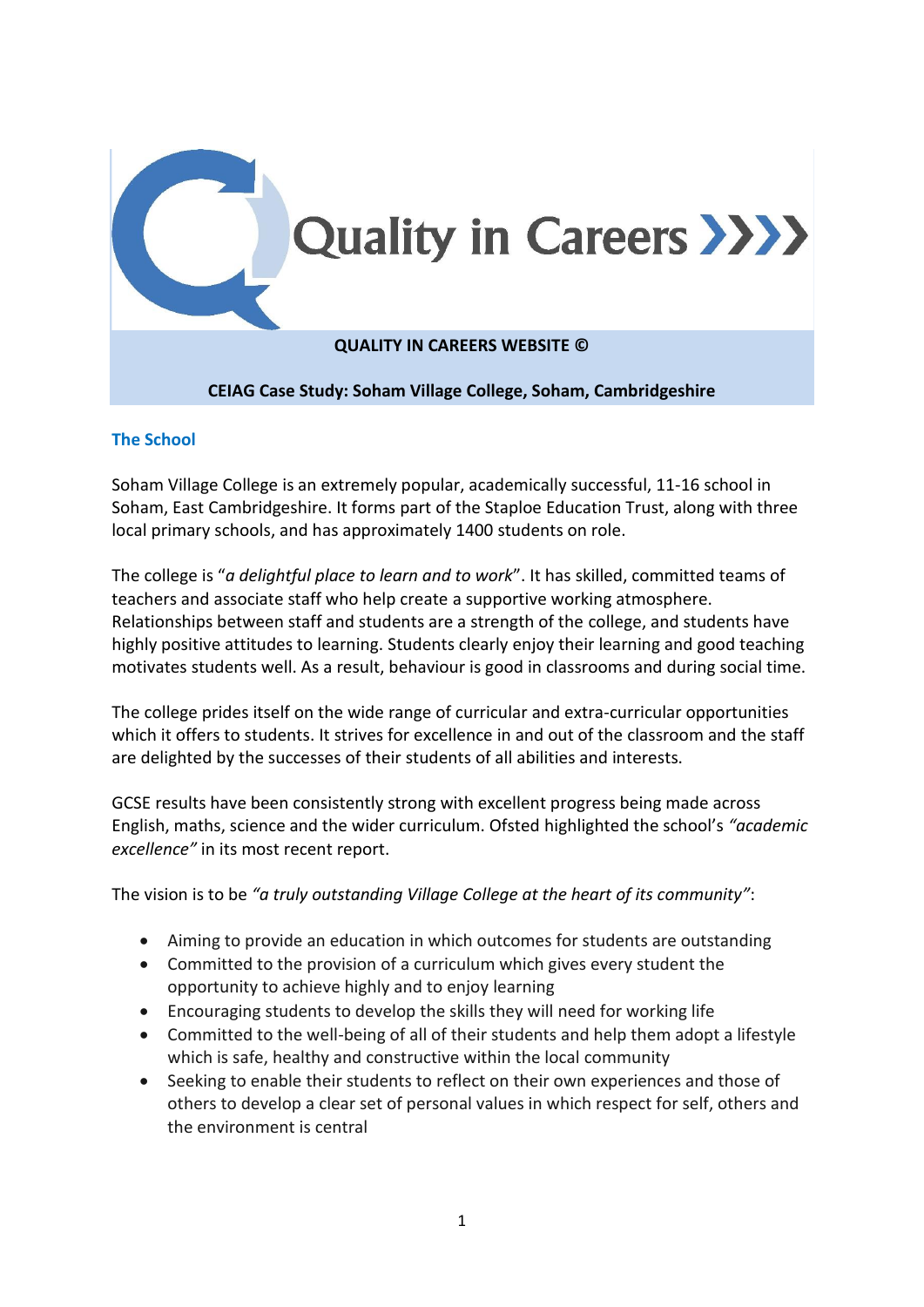## **Careers Education, Information, Advice and Guidance (CEIAG)**

The CEIAG team consists of Mary Wilcox (Assistant Headteacher, overall responsibility for CEIAG and Transitions), Nick Oakhill (Careers Manager), and Julie Anderson (Careers Adviser). The team is supported in various ways by Alvina Morey (Enterprise Coordinator), Rebecca Forster (Enterprise Adviser), Governors, Teaching Staff and Support Staff.

The college's careers policy, strategy and programme align with the Gatsby Benchmarks as directed through the government's careers strategy; by raising students' aspirations, broadening their horizons, and empowering them to make informed realistic decisions at all key transition points in learning and work.

This enables the college to maintain their excellent record of ensuring students progress onto their chosen pathway of further education or employment with training.

The college has a careers programme in place that aims to prepare students for life after GCSEs and beyond. From college and course choices, to investigating career pathways, and organising employer engagement experiences to develop students' employability skills communication, teamwork, problem solving, creativity, planning, organisation - the programme provides all students with impartial advice and guidance aligned to their specific needs.

The programme is delivered by the CEIAG team with support from a range of stakeholders, to provide students with guidance on their options - tutors, external CEIAG providers, local employers, local colleges and universities, parents and the local authority. CEIAG is included within the PSHE program for Years 7-11 as well as careers being embedded within the curriculum:

- **In Years 7 and 8** the subject of careers and the future is introduced, helping students think about what jobs are out there and investigate employability skills such as communication and teamwork
- **Year 9** focuses deeper on employability skills through the World of Work project where students take part in activities such as marketing, teamwork and problem solving, and how they can link their favourite subjects to certain jobs. Students are introduced to Further and Higher Education options
- **Year 10** sees students introduced to their Post 16 college options and the college application process. All students attend the Ely Careers Fair. Targeted students take part in Work Experience in the local area. Careers guidance meetings with their Level 6 qualified advisor begin in the Spring term
- **Year 11** students are supported through their college applications before Christmas. They take part in a College Application Day, where they have a Personal Statement workshop and are given time to work on their applications. They also prepare for and take part in a mock interview. Students most at risk of becoming NEET are identified and provided with extra, sustained support and guidance with every aspect of applying to college, including careers guidance meetings. These meetings for all students also continue through the Autumn term.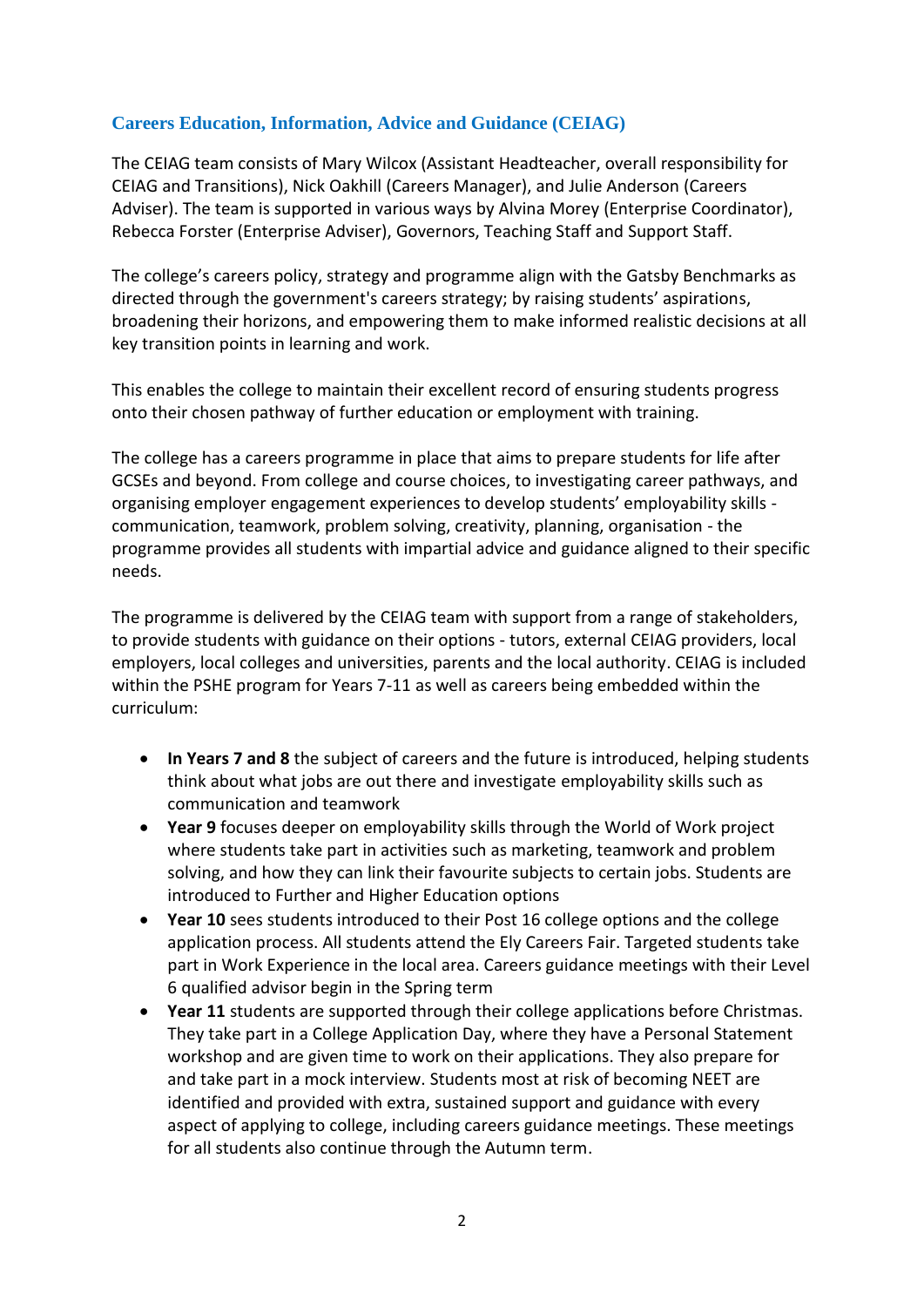Students are entitled to independent Careers Advice and Guidance that is impartial and confidential. It is integrated into their experience of the whole curriculum, based on a partnership with students and their parents or carers. The Programme promotes equality of opportunity and inclusion.

The college's careers programme offers students a wide range of activities, events and opportunities:

- Careers guidance interviews with the school Careers Adviser who is a Registered Professional with the Careers Development Institute. All students can arrange appointments directly with the adviser, or referrals can be made by staff or from parental request
- Access for students to research books, prospectuses, websites, and additional careers information in the Careers Library
- External visitors, including alumni, to provide assemblies on different careers, apprenticeships, and employment opportunities to all year groups
- Opportunities to learn about careers and the world of work
- Visits from local colleges and apprenticeship providers
- Developing careers planning and employability skills
- Support with Option choices in Year 9 through assemblies, meeting with careers team if required, and World of Work day
- Promotion of virtual work experience opportunities through "Springpod" and "Speakers for Schools", and encouragement to students to find their own work experience during school holidays
- Support in completing a simple job application form and the provision of interview guidance, leading to Year 11 students taking part in a Mock Interview
- Students in Years 7, 9 and 10 are invited to complete a Skills Questionnaire to help gauge the level of knowledge and understanding to help continually shape and evolve the careers programme
- Year 11 students and parents are invited to complete a Post 16 application process survey to understand the level and quality of support provided
- Year 11 students and their parents are invited to the Post 16 Careers Information Evening that takes place every October, also attended by colleges and apprenticeships providers
- Students have the opportunity to find out about FE through a Year 9 event, as well as Year 10 and Year 11 engagement with Caius College and St Johns College, Cambridge
- Compass+ is used continually to record all students' careers and work-related activity.

Vulnerable and SEND students are provided with bespoke careers guidance, advice and support, dependent on their specific needs. The Careers Team works very closely with the college's SENCO, and staff from the ISLE and HUB (specialist support areas of the college) to ensure all needs are met.

CEIAG is evaluated and reviewed by the Careers Manager, with regular input from students, parents, staff, employers, and governors. This takes place through the completion of questionnaires and also written and oral feedback after specific events and activities.